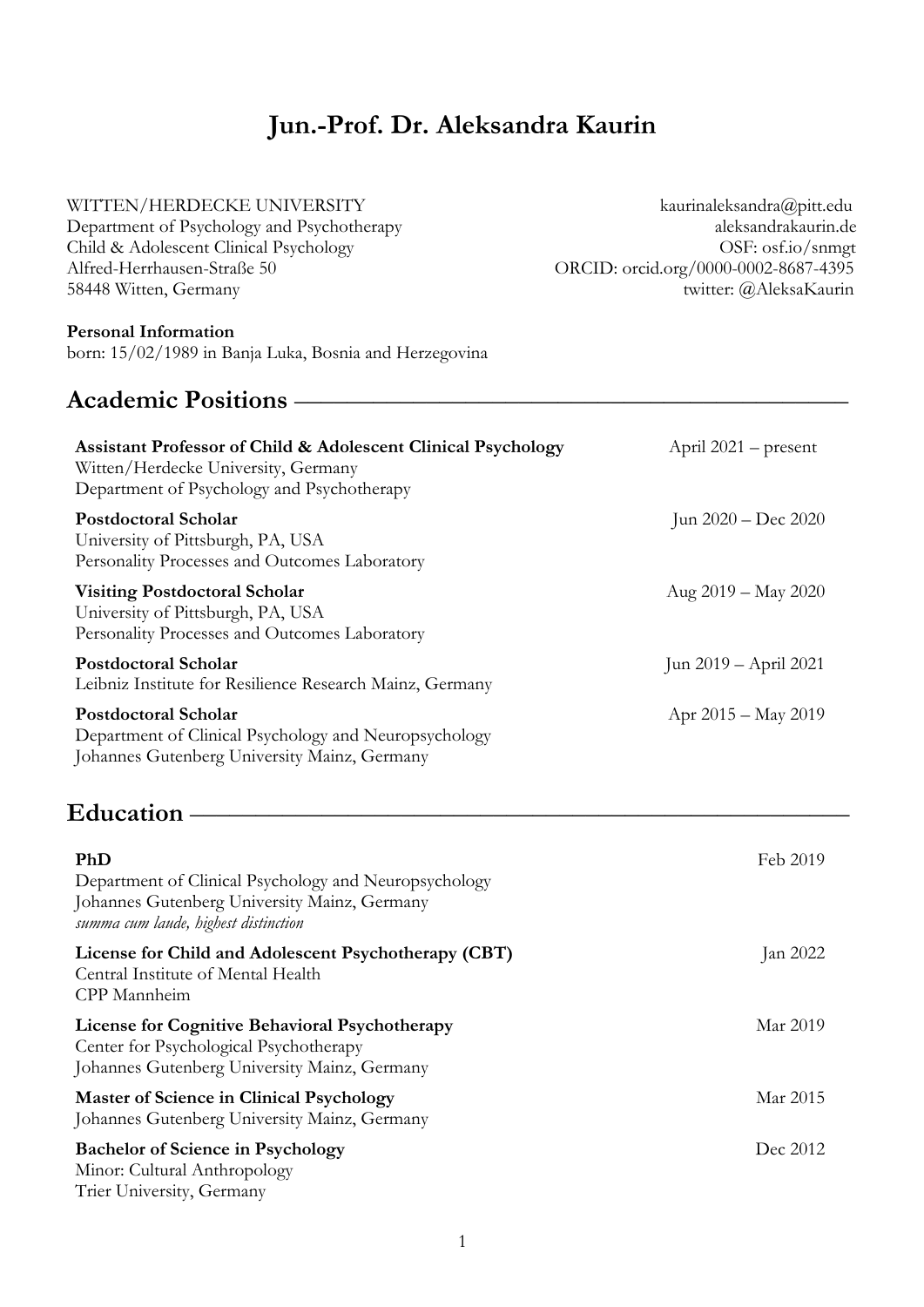# **Research Experience** –––––––––––––––––––––––––––––––––––––––––

| <b>Visiting Graduate Student</b><br>University of California, Riverside, USA<br>Kids Interaction and Neurodevelopment Lab, Kalina Michalska<br>Riverside Accuracy Project, David Funder    | $Jan - Apr 2017$        |
|--------------------------------------------------------------------------------------------------------------------------------------------------------------------------------------------|-------------------------|
| <b>Visiting Graduate Student</b><br>National Institute of Mental Health, Bethesda, USA<br>Mood Brain and Development Unit, Argyris Stringaris                                              | Apr 2017                |
| Visiting Graduate Student (part time)<br>Central Institute for Mental Health, Germany<br>Department of Child and Adolescent Psychiatry, Tobias Banaschewski                                | May 2016 - May 2017     |
| <b>Visiting Graduate Student</b><br>Institute of Psychiatry, Psychology and Neurosciences,<br>King's College London, UK<br>Mood and Development Lab, Argyris Stringaris and Emily Simonoff | Sep 2014 – Feb 2015     |
| <b>Research Assistant</b><br>Johannes Gutenberg University Mainz, Germany<br>Department of Department of Clinical Psychology and Neuropsychology,<br>Michèle Wessa                         | Okt 2013 – Nov 2014     |
| <b>Student Research Assistant</b><br>Trier University, Germany<br>Department of Giftedness Research and Education, Franzis Preckel                                                         | Jun 2010 – Jun 2012     |
| Clinical Experience —                                                                                                                                                                      |                         |
| <b>Licensed Clinical Psychologist</b><br>Outpatient Clinic for Children and Adolescents<br>Center for Psychotherapy<br>DGVT (German Association for CBT), Münster, Germany                 | Mar 2021 – Jan 2022     |
| Psychotherapist in advanced training<br>Outpatient Clinic<br>Johannes Gutenberg-Universität Mainz                                                                                          | Oct 2016 – Apr 2019     |
| <b>Clinical Internship</b><br>Outpatient Clinic<br>Johannes Gutenberg University, Germany                                                                                                  | May 2016 – Apr 2019     |
| <b>Clinical Internship</b><br>General Psychiatry<br>University Medical Center Mainz, Germany                                                                                               | Apr $2015 -$ Apr $2016$ |

# Grants, Honours and Scholarships -

## **Best Dissertation Award**

Friends of the University Mainz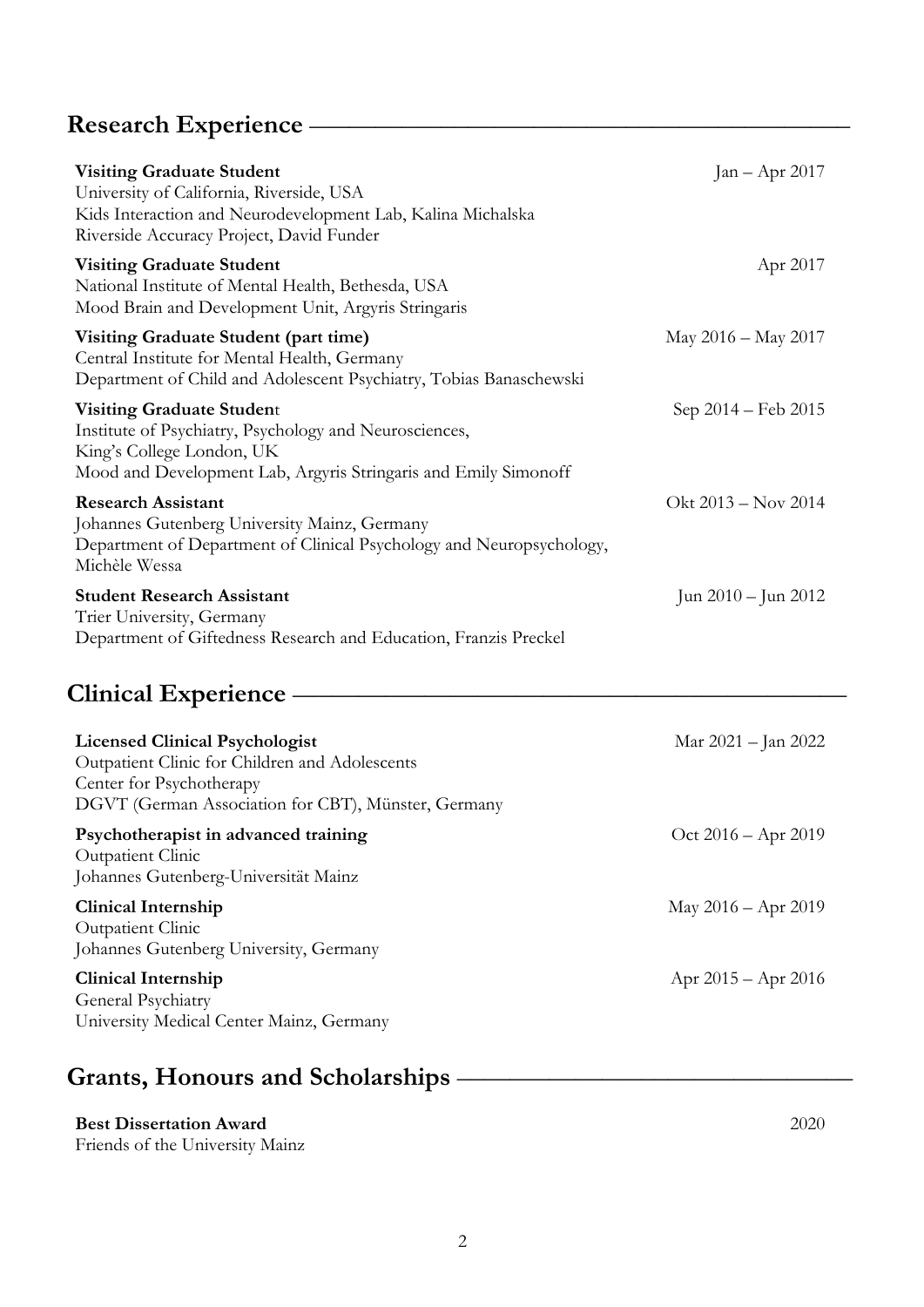| Postdoctoral Fellowship at the University of Pittsburgh<br>Deutscher Akademischer Austauschdienst<br>(DAAD; German Academic Exchange Service)                 | 2019          |
|---------------------------------------------------------------------------------------------------------------------------------------------------------------|---------------|
| <b>Rosenthal Nonverbal Preconference Poster Award</b><br>Convention of the Society for Personality and Social Psychology                                      | 2018          |
| Foreign travel award<br>19th annual SPSP Meeting, Atlanta, Georgia, USA<br>Deutscher Akademischer Austauschdienst<br>(DAAD; German Academic Exchange Service) | 2018          |
| <b>Fulbright Commission</b><br>Visiting Scholars Program                                                                                                      | 2017          |
| <b>Graduate Student Travel Award</b><br>18th Annual Meeting of The Society for Personality and Social Psychology<br>San Antonio, Texas, USA                   | 2017          |
| <b>Gutenberg Academy for Young Researchers</b><br>Junior Member                                                                                               | $2016 - 2018$ |
| Heinrich Böll-Foundation (Green Political Foundation)<br>Student Scholarship<br>Research Fellowship at King's College London, United Kingdom                  | $2010 - 2015$ |

# **Editorial Board** ––––––––––––––––––––––––––––––––––––––––––––––

| <b>Clinical Psychological Science</b><br>Consulting Editor                  | Jan $2021$ – present |
|-----------------------------------------------------------------------------|----------------------|
| <b>European Journal of Personality</b><br>Consulting Editor                 | Jan $2021$ – present |
| Personality Disroders: Theory, Research, and Treatment<br>Consulting Editor | Jan $2021$ – present |

# **Teaching** –––––––––––––––––––––––––––––––––––––––––––––––––––

| Witten/Herdecke University                                                                                                                                                                                  | Summer 2022                                         |
|-------------------------------------------------------------------------------------------------------------------------------------------------------------------------------------------------------------|-----------------------------------------------------|
| Child and Adolescent Clinical Psychology, Graduate Lecture                                                                                                                                                  | Winter 2021/22                                      |
| Child and Adolescent Psychotherapy Research, Graduate Seminar                                                                                                                                               | Summer 2021                                         |
| University of Pittsburgh<br>Undergraduate Honors Thesis Quantitative Workshop/Consulting                                                                                                                    | Winter 2019                                         |
| M. Sc. Psychology, Johannes Gutenberg University Mainz<br>Mechanisms of Psychological Disorders, Graduate Seminar<br>Clinical Personality Psychology, Graduate Seminar<br>Neuropsychology, Graduate Lecture | Summer 2019<br>Winter 2018/2019<br>Winter 2018/2019 |
| B. Sc. Psychology, Johannes Gutenberg University Mainz                                                                                                                                                      | Summer 2018                                         |
| Biology of Developmental Psychopathology, Undergraduate Seminar                                                                                                                                             | Winter 2017/2018                                    |
| A developmental perspective on our social brain, Undergraduate Seminar                                                                                                                                      | Winter 2016/2017                                    |
| How to Design, Conduct and Report Experiments, Undergraduate Seminar                                                                                                                                        | Summer 2015                                         |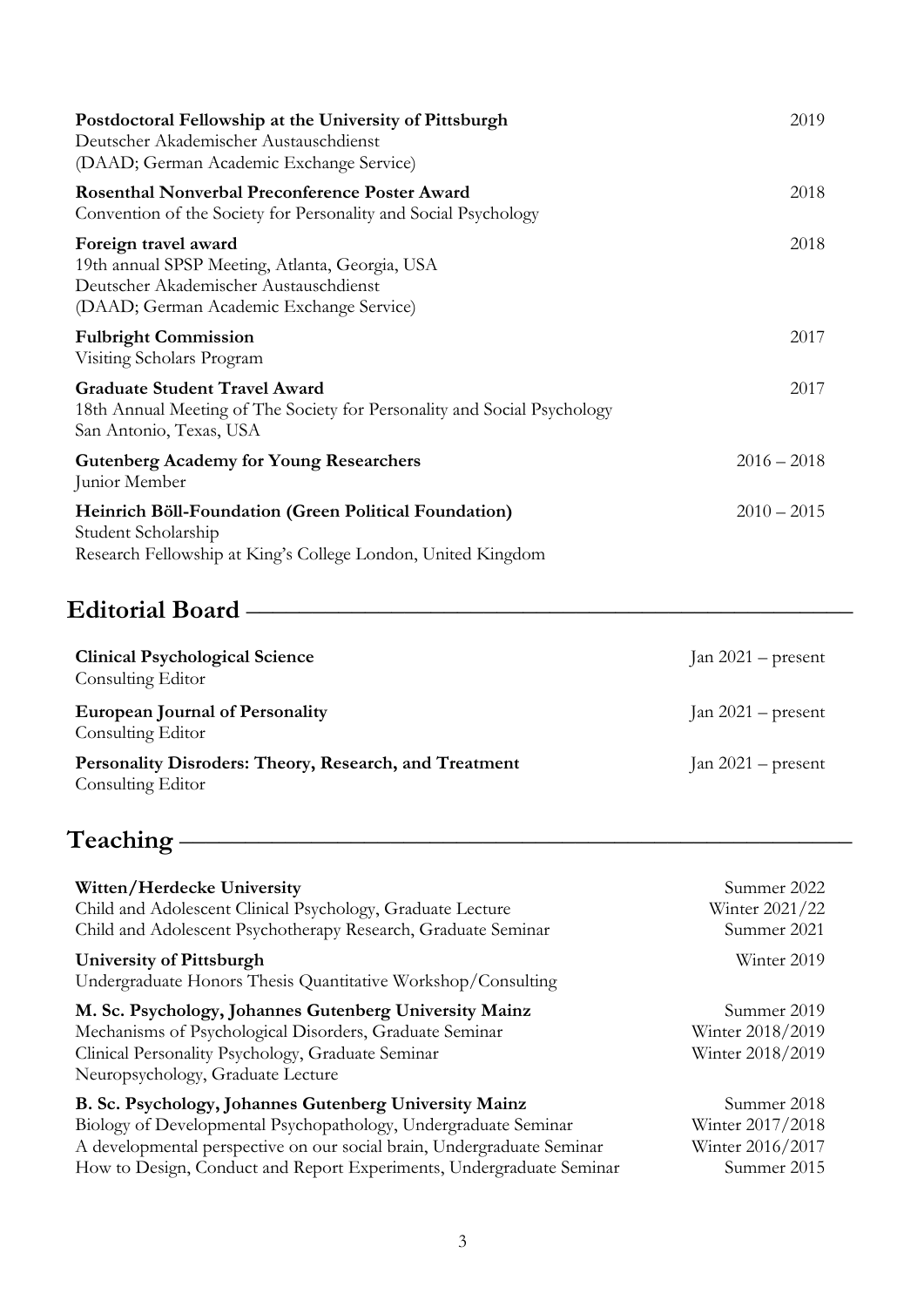## **Peer-Reviewed Publications**

- 1. **Kaurin, A**., Sequeira, S. L., Ladouceur, C.D., McKone, K.M.P., Rosen, D., Jones, N., Wright, A.G.C., & Jennifer S. Silk. (*in press*). Modeling Sensitivity to Social Threat in Adolescent Girls: A Psychoneurometric Approach. *Journal of Psychopathology and Clinical Science*. Preprint: https://psyarxiv.com/489k3/
- 2. **Kaurin, A.,** Pilkonis, P.A., & Wright, A.G.C. (*in press*). Attachment Manifestation in Daily Interpersonal Interactions. *Affective Science* Preprint: 10.31234/osf.io/gmncs
- 3. **Kaurin, A**. &, Wright, A.G.C. (*in press*). EMA Methodology in Personality Disorder Research. *Personality Disorders: Theory, Research, and Treatment.* Preprint: https://psyarxiv.com/chszq/
- 4. Ringwald, W.R., **Kaurin, A**., DuPont, C.M., Wright, A.G.C., Reed, R.G., Gianaros, P.J., Marsland, A.L., & Manuck, S.B. (*in press*). The Personality Meta-trait of Stability and Carotid Artery Atherosclerosis. *Journal of Personality.* Preprint: https://psyarxiv.com/mqjy3/
- 5. Kirtley, O. J. Janssens, J. J., & Kaurin, A. (*in press*). Open Science in Suicide Research is Open for Business. *Crisis*.
- 6. **Kaurin, A.**, & Kolar, D. R. (*in press*). Ambulantes Assessment in der Klinischen Kinder- und Jugendpsychologie. *Die Psychotherapie.* Preprint: https://doi.org/10.31234/osf.io/qcs5d
- 7. Jungmann, S. M., Wagner, L., Klein, M., & **Kaurin, A.** (*in press*). Functional Somatic Symptoms and Emotion Regulation in Children and Adolescents. *Clinical Psychology in Europe.*
- 8. **Kaurin, A**., Dombrovski, A.Y., Hallquist, M., & Wright, A.G.C. (2022). Integrating a Functional View on Suicide Risk into Idiographic Statistical Models. *Behavior Research and Therapy.* 150, 104012. Preprint: https://psyarxiv.com/489k3/
- 9. Tsypes, A., **Kaurin, A.**, Wright, A. G., Hallquist, M., & Dombrovski, A. (2022). Protective Effects of Reasons for Living Against Suicidal Ideation in Daily Life. *Journal of Psychiatric Research.* 148, 174-180. Preprint: https://doi.org/10.31219/osf.io/z3dnj
- 10. Kolar, D.R\*. **Kaurin, A.\***, Meule, A., Schlegl, S., Dittmer, N., & Voderholzer, U. (2022). Compulsivity and Socio-Affective Features of Driven Exercise Behaviors in Adolescents with Anorexia Nervosa. *Journal of Affective Disorders*. 207, 53-61. https://doi.org/10.1016/j.jad.2022.03.044 \* *shared first authorship* Preregistration: https://osf.io/ps53y/; Preprint: https://psyarxiv.com/pqbsn/
- 11. **Kaurin, A.**, Hisler, G., Dombrovski, A., Hallquist, M., & Wright, A. G. (2022). Sleep and Next-Day Negative Affect and Suicidal Ideation in Borderline Personality Disorder. *Personality Disorders: Theory, Research, and Treatment*. https://doi.org/10.31234/osf.io/z9qke; **Preregistration Protocol:** https://osf.io/4vugk/
- 12. Woody, M. L., **Kaurin, A**., McKone, K.M.P., Ladouceur, C.D. & Silk, J.S. (2021). Displays of Negative Facial Affect during Parent-Adolescent Conflict and the Bidirectional Transmission of Social Anxiety. *Journal of Child Psychology and Psychiatry.* DOI: 10.1111/jcpp.13530
- 13. **Kaurin**, **A**., Dombrovski, A.Y., Hallquist, M., & Wright, A.G.C. (2020). Momentary Interpersonal Processes of Suicidal Surges in Borderline Personality Disorder. *Psychological Medicine*. https://doi.org/10.1017/S0033291720004791 Preprint: https://psyarxiv.com/es35w/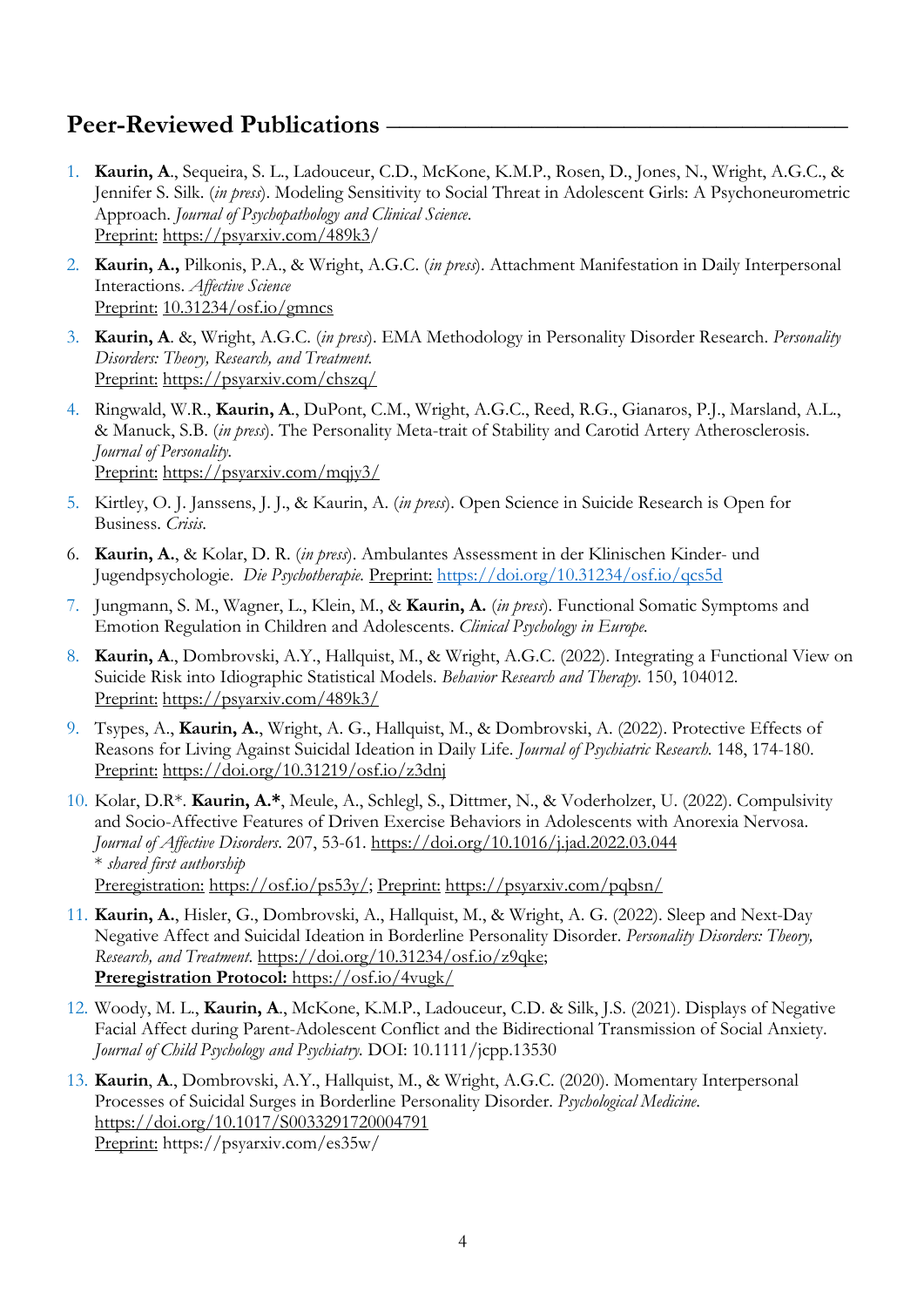- 14. **Kaurin, A.,** Wright, A.G.C., Cohen, S. & Kamarck, T. (2020). Daily Stress Reactivity: The Unique Roles of Personality and Social Context. *Journal of Personality*. https://doi.org/10.1111/jopy.12633; Preprint: https://osf.io/74u36
- 15. Lois, G., Schneider, E. E., **Kaurin, A**., & Wessa, M. (2020). Altered Neural Responses to Social Fairness in Bipolar Disorder. *Neuroimage: Clinical*. 28, 102487.
- 16. Michel-Kröhler, A., **Kaurin, A.**, Heil, L., & Berti, S. (2020). Self-Distancing as a Strategy to Regulate Affect and Aggressive Behavior in Athletes: An Experimental Approach to Explore Emotion Regulation in the Laboratory. *Frontiers*. 11, 3742
- 17. **Kaurin, A.**, Joseph E. Beeney, Stephanie D. Stepp, Lori N. Scott, William C. Woods, Paul A. Pilkonis & Aidan G. Wright, & (2020). Attachment and Borderline Personality Disorder: Differential Effects on Daily Socio-Affective Processes. *Affective Science*. 117-127. https://doi.org/10.1007/s42761-020-00017-7; Preprint: https://psyarxiv.com/fncjg/
- 18. Wright, G. C. & **Kaurin, A.** (2020). Integrating Structure and Function in Conceptualizing and Assessing Pathological Traits. *Psychopathology*. 53:189–197. https://doi.org/10.1159/000507590 Preprint: https://psyarxiv.com/6fe9d/
- 19. **Kaurin, A.**, & Funder, D. (2018). From situational perceptions to interpersonal dynamics. European *Journal of Personality*. 32 (5), 554-556. https://doi.org/10.1002/per.2155
- 20. **Kaurin, A**., Heil, L., Wessa, M., Egloff, B., & Hirschmüller, S. (2018). Selfies reflect actual personality just like portraits, full-body images and videos in standardized in-lab conditions. *Journal of Research in Personality*. 76, 154-164. https://doi.org/10.1016/j.jrp.2018.08.007
- 21. **Kaurin, A**., Sauerberger, K., & Funder, D. (2018). Associations between Informant Ratings of Personality Disorder Traits, Self-reports of Personality and Directly Observed Behavior. *Journal of Personality*. 86, 1078-1101. 10.1111/jopy.12376
- 22. **Kaurin, A**., Schönfelder, S. & Wessa, M. (2018). Self-compassion buffers the link between self-criticism and depression in trauma-exposed firefighters. *Journal of Counseling Psychology*. 65, 453-462. 10.1037/cou0000275
- 23. **Kaurin, A**., Egloff, B., Stringaris, A. & Wessa, M. (2016). Only complementary voices tell the truth: A reevaluation of validity in multi-informant approaches. *Journal of Neural Transmission*, 123, 981–990. 10.1007/s00702-016-1543-4
- 24. Bossert, M., **Kaurin, A.**, Preckel, F. & Frings, C. (2014). Response-compatibility effects in children. *European Journal of Developmental Psychology*, 11(1), 90-101. 10.1080/17405629.2013.819286

### Manuscripts under Review

- 25. **Kaurin, A**.,, In-Albon, T., Asbrand, J., Calvano, C., Christiansen H., German Association for Systemic Therapy, Counseling and Family Therapy, Gutzweiler, R., Hechler, T., Hartmann Firnkorn, A., Hunger-Schoppe, C., Rosner R., Schmitz, J., Systemic Society, Zemp, M. (*under review*). Expression of Concern: Sallin et al. (2021), "Separation and not residency permit restores function in resignation syndrome: a retrospective cohort study", European Child & Adolescent Psychiatry, 1-12. Preprint: https://doi.org/10.31234/osf.io/qe8u5
- 26. **Kaurin, A**., Do, Q.B.P., Ladouceur, C.D., Wright, A.G.C., & Jennifer S. Silk. (*under review*). Interpersonal and Affective Manifestations of Maladaptive Personality in Adolescent Girls. Preprint: https://doi.org/10.31234/osf.io/brxyw
- 27. **Kaurin, A.**, King, K. M., & Wright, A. G. (*accepted pending minor revisions*). Studying Personality Pathology with Ecological Momentary Assessment: Harmonizing Theory and Method. *Personality Disorders: Theory, Research, and Treatment*. https://psyarxiv.com/chszq/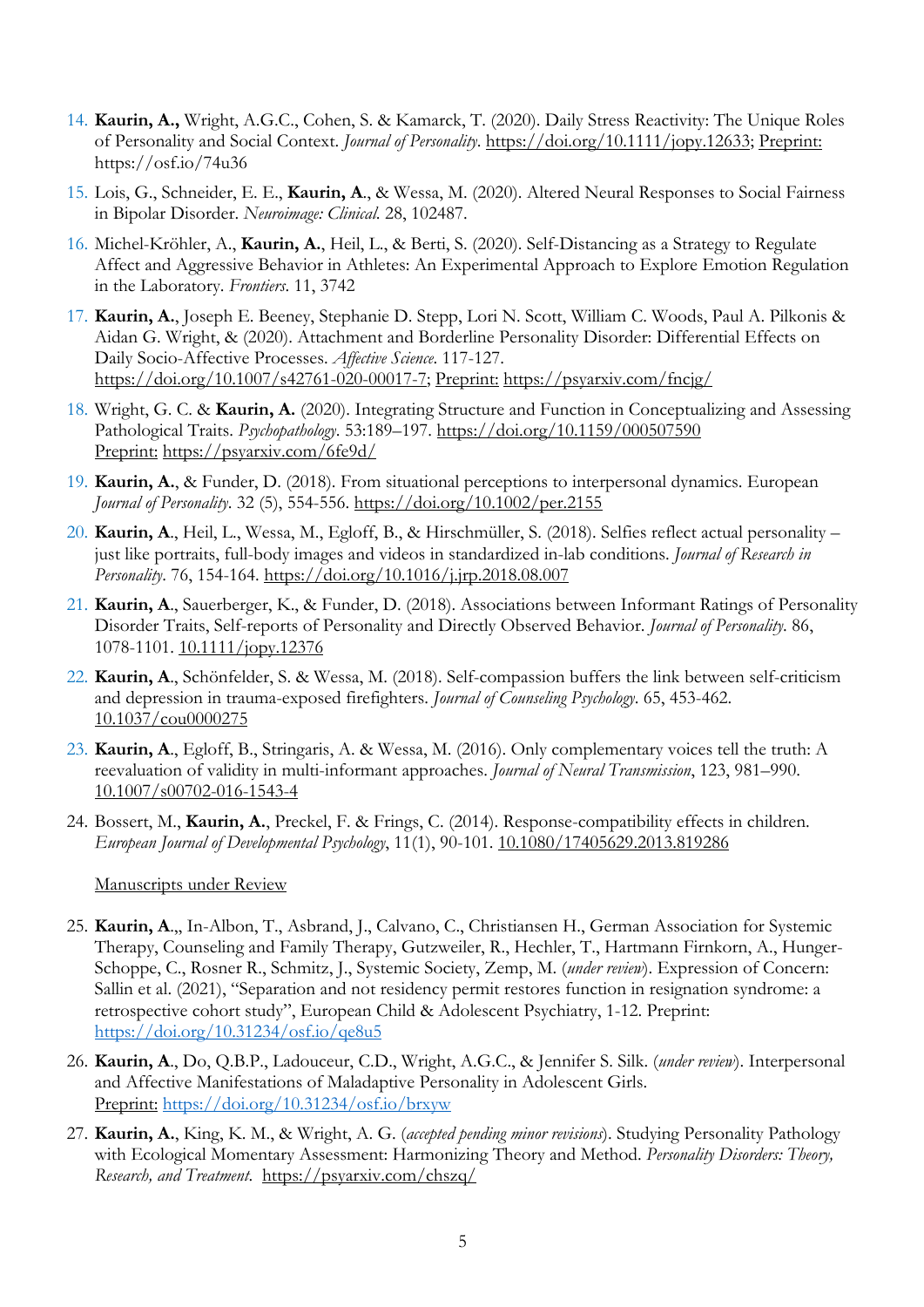- 28. Vize, C.E. **Kaurin, A.**, & Wright A.G.C. (*under review*) Personality Pathology and Momentary Stress Processes. Preregistration: https://osf.io/tf6pu Preprint: https://doi.org/10.31234/osf.io/quy7b
- 29. **Kaurin, A**., Dombrovski, A.Y., Hallquist, M., & Wright, A.G.C. (*under review*). Daily Suicidal Surge and Attempted Suicide in Borderline Personality Disorder. Preprint: https://psyarxiv.com/hswea/
- 30. **Kaurin, A.,** Dufner, M., & Wessa, M. (*under review*). Children's Emotional and Peer problems are Perceived Accurately at Zero-Acquaintance. https://osf.io/uqwvz/
- 31. Teismann, T., & **Kaurin. A.** (*under review*). Psychotherapie suizidaler Patient:innen im Jugend- und Erwachsenenalter.

Manuskripte und Monographien in preparation

- 32. **Kaurin, A**., Goldstein, T. & Wright, A.G.C. (*in preparation*). Weekly Links among Irritability and Suicidality in High-Risk Youth.
- 33. **Kaurin, A**., Goldstein, T. & Wright, A.G.C. (*in preparation*). Family Processes of Youth Suicidality.
- 34. **Kaurin, A**., Stepp, S.D., Hipwell, A.E., Keenan, K., & Wright, A.G.C. (*in preparation*). Social Competence in Girls From Age 9 to 16 – Evidence from Child-, Parent- and Teacher-Reports.
- 35. **Kaurin, A.** Vize, C.E. & Wright A.G.C. (*in preparation*). The Resolution of Reactivity to Stressful Events.
- 36. Ringwald, W. R., **Kaurin, A.**, Lawson, K. M., Wright, A. G. C., Robins, R. (*in preparation*). Developmental associations between temperament and personality from childhood to young adulthood. https://osf.io/huzve
- 37. Ringwald, W. R., **Kaurin, A.**, Lawson, K. M., Wright, A. G. C., Robins, R. (*in preparation*). Developmental trajectories of personality from facets to meta-traits across adolescence and young adulthood. https://osf.io/tkg2c
- 38. Brandes, C. M., Hopwood, C. J., Kaurin, A., King, K. M., Kurz, A. S., Lui, P. P., Wang, S. B., Hunt, R. A., Kirtley, O. J., & Tackett, J. L. (*in preparation*). Enhancing scientific reform using clinical intervention principles.
- 39. In-Albon, T. & **Kaurin, A.** (*in preparation*). Band zum Thema *Suizidalität und Nicht-Suizidales Selbstverletzendes Verhalten bei Kindern und Jugendlichen* für die von In-Albon, T., Schwenck, C. & Christiansen, H. herausgegebene Buchreihe "Klinische Psychologie und Psychotherapie bei Kindern, Jugendlichen und jungen Erwachsenen". Kohlhammer Verlag.

## **Reviewer for -**

Psychological Medicine, Clinical Psychological Science, Journal of Child Psychology and Psychiatry, Behaviour Research and Therapy, Addictive Behaviors, Biological Psychology, Journal of Autism and Developmental Disorders, European Journal of Psychological Assessment, Frontiers Psychology, Journal of Personality Assessment, Journal of Research in Personality, Crisis, BMC Psychiatry, Zeitschrift für Entwicklungspsychologie und Pädagogische Psychologie, Personality and Social Psychology Bulletin, Journal of Child and Family Studies

## **References** ––––––––––––––––––––––––––––––––––––––––––––––––––

Aidan Wright University of Pittsburgh, Department of Psychology, aidan@pitt.edu